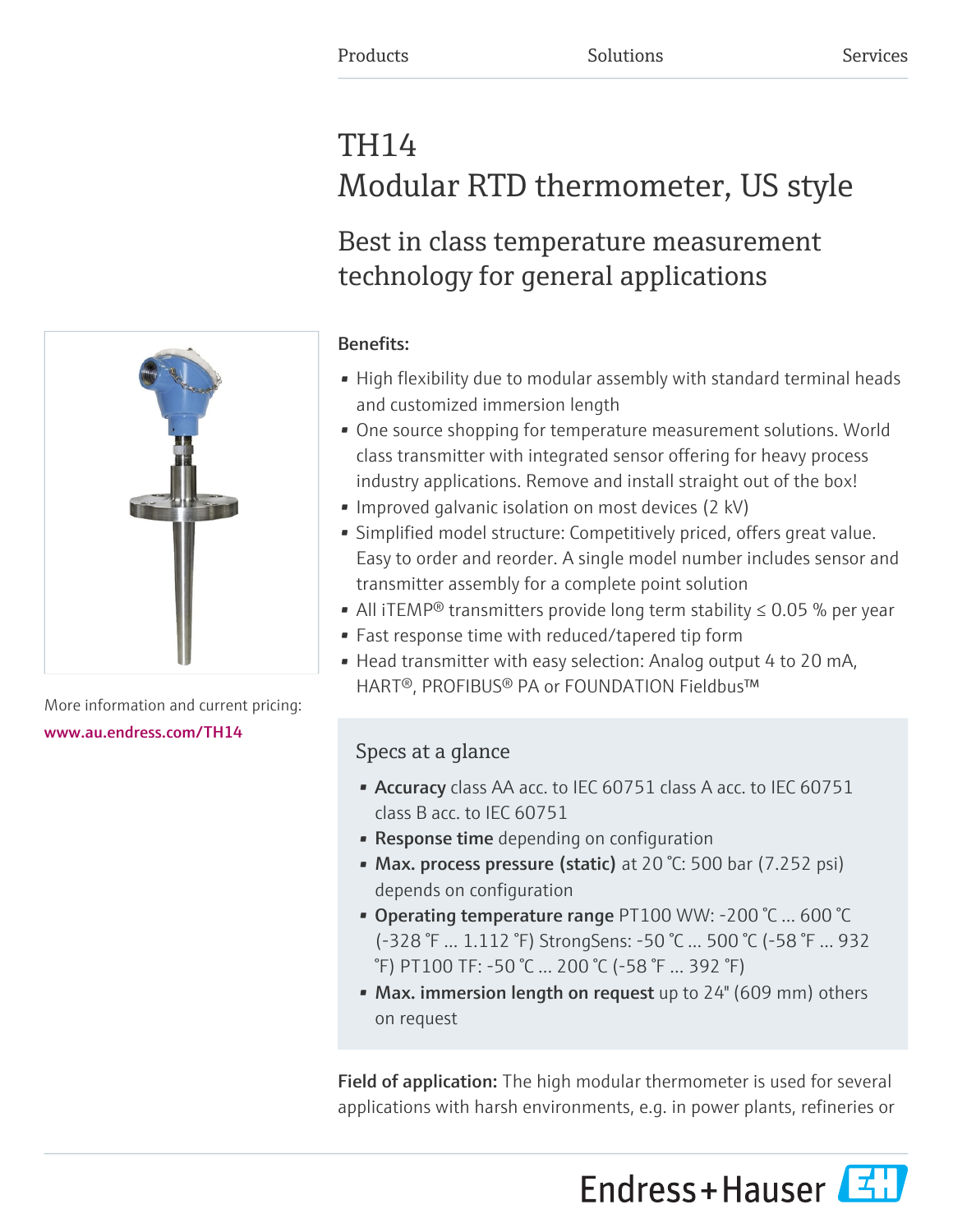in the chemical or petrochemical industry. The robust device with barstock thermowell and flange connection in SS316 or INCONEL600 and different head transmitter is a complete unit ready for use with enhanced measurement accuracy and reliability.

## Features and specifications

Thermometer Measuring principle Resistance Temperature Detector

> Characteristic / Application US style modular temperature assembly flanged process connection with extension incl. thermowell

#### Thermowell / protection tube

bar stock (drilled)

Insert / probe

mineral insulated (MI), flexible PTFE-insulated, rigid

#### Outer diameter protection tube / Insert

3/4'' (19,05 mm) 17/16'' (26,99 mm) 22,23 mm ... 26,99 mm  $(0,88" \dots 1,06")$ 

Max. immersion length on request

up to 24" (609 mm) others on request

Material protection tube/ thermowell 316/316L

others on request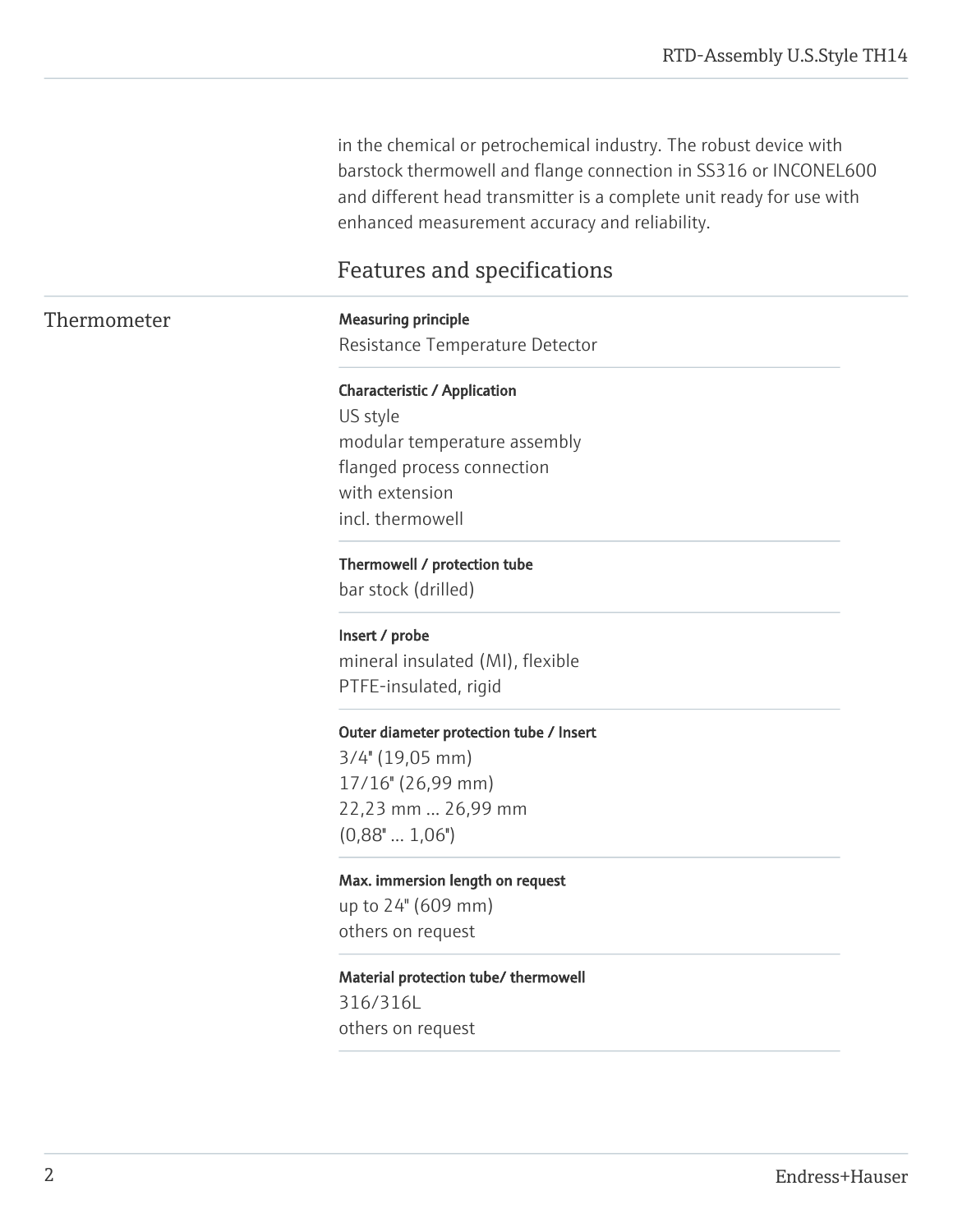#### Thermometer

#### Optional coating

available on request

#### Process connection

flange: ASME 1" 150 RF (B16.5) ASME 1" 300 RF (B16.5) ASME 1" 600 RF (B16.5) ASME 1" 900/1500 RF (B16.5) ASME 1.5" 150 RF (B16.5) ASME 1.5" 300 RF (B16.5) ASME 1.5" 600 RF (B16.5) ASME 1.5" 900/1500 RF (B16.5) ASME 2" 150 RF (B16.5) ASME 2" 300 RF (B16.5) ASME 2" 600 RF (B16.5) ASME 2" 900/1500 RF (B16.5) ASME 3" 150 RF (B16.5) ASME 3" 300 RF (B16.5) ASME 3" 600 RF (B16.5) ASME 3" 900/1500 RF (B16.5)

#### Tip shape

straight tapered

#### Surface roughness Ra

32 μin (0.80 μm)